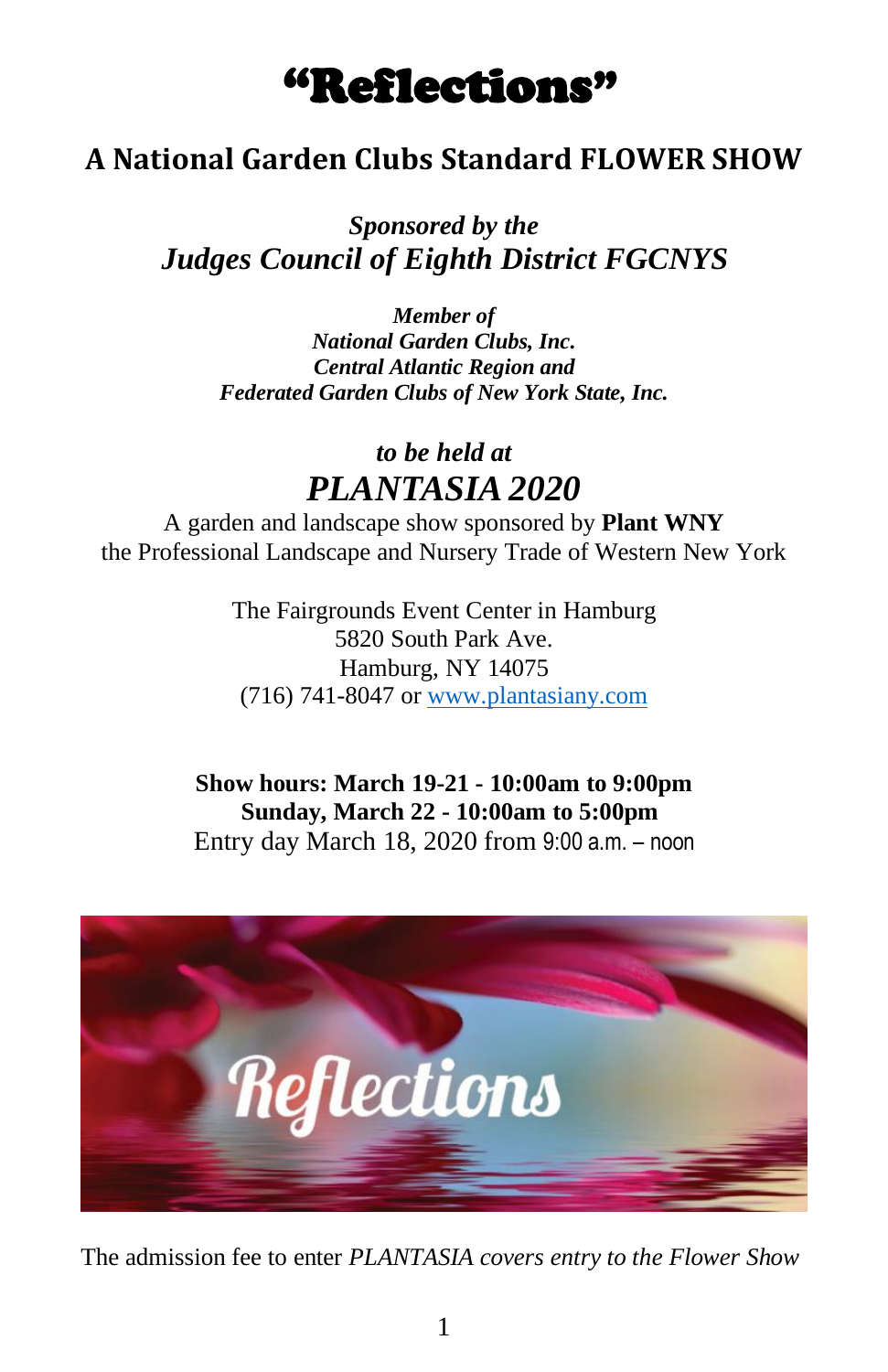#### **TABLE OF CONTENTS**

| <i><b>Chairmen</b></i>    | Page 2 |
|---------------------------|--------|
| <b>General Rules</b>      | Page 3 |
| <b>Awards</b>             | Page 4 |
| Division I - Horticulture | Page 5 |
| Division $II$ – Design    | Page 7 |
| Division III - Education  | Page 9 |

#### **SHOW CHAIRMEN**

*General/Schedule Chairman:* Annette Kuhn

*Staging/Properties/* Karen Braun

*Chairmen Entries: Kathy Massing* Maria Gerbracht (716) 689-2084 (716) 632-8069 [Kathysgarden155@gmail.com](mailto:Kathysgarden155@gmail.com) mrgerbracht@yahoo.com *Classification/ Placement:* Kathy Massing Karen Stephens-Mace (716) 689-2084 (716) 537-2657<br>  $\frac{\text{raden155@g}}{\text{raden155@g}}$ [Kathysgarden155@gmail.com](mailto:Kathysgarden155@gmail.com)

#### *Consultant:*

(716) 662-2406 (716) 662 6987

#### *Judges/Clerks Chairmen: Annette Kuhn*

#### *Design Division Horticulture Division*

(716) 913-1179 akuhn43@yahoo.com

(716) 622 0978

karenbraun2@verizon.com

**Mary Brummer** Wendy Zebehazy For200@aol.com [wgzeb@yahoo.com](mailto:wgzeb@yahoo.com)

(716) 913-1179 akuhn43@yahoo.com *Hospitality:* Adrienne Pasquariello (716) 681-1047 atasquarie@roadrunner.com

> *Judges Council Chairman* Mary Brummer (716) 662-2406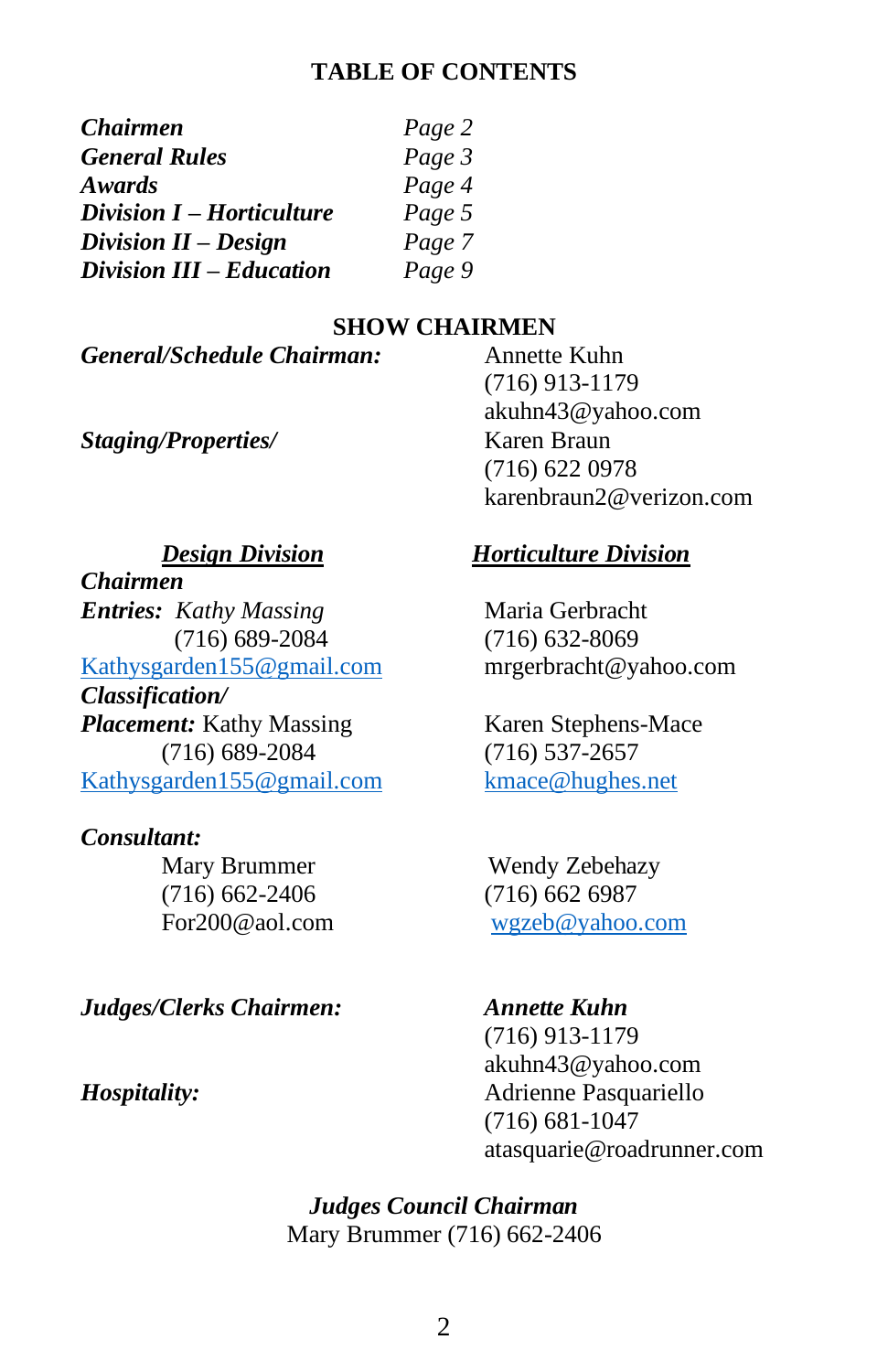#### **GENERAL RULES**

- 1. THIS FLOWER SHOW CONFORMS TO THE STANDARDS ESTABLISHED BY NATIONAL GARDEN CLUBS, INC. (NGC). THE *HANDBOOK FOR FLOWER SHOWS*, 2017 EDITION, WITH REVISIONS IS THE AUTHORITY FOR ALL ISSUES NOT COVERED BY THE SCHEDULE, WHICH IS THE LAW OF THE SHOW.
- 2. The show is open to all members of clubs that are included in VIII District FGCNYS, Inc.
- 3. Designers are on his/her honor that the design being entered has not been previously entered or judged in anNGC Standard Flower Show.
- 4. Horticultural entry tags will be available from the Chairman on entry day, Wed. March 18 or you may contact the chairman at (716) 913 1179 or [EMAIL:akuhn43@yahoo.com](mailto:EMAILwgzeb@yahoo.com) , if you want tags before that.
- 5. Entries in the Design Division must be pre-registered with the Design Chairman at (716) 537-9710 or EMAIL:Kathysgarden155@verizon.com. Entry tags will be available from the chairman on entry day.
- 6. All entries with their entry tags must be received at the Hamburg Fairgrounds Event Center on Wednesday, March 18, from 9:00 am – noon. The classification chairmen for each division checks exhibits foe conformity to the schedule prior to judging. Final determination for conformance is the judges responsibility.

NOTE: Late entries will be displayed and marked "not for competition".

- 7. The emphasis must be on fresh plant material. No artificial flowers, foliage, fruits, or vegetables are permitted.
- 8. Judging will begin at 1:30 p.m. on Wednesday, March 18. The decision of the judges is final. Awards may be withheld if not merited.
- 9. Each exhibitor is limited to one entry per class, except in the horticulture division.

10. The NGC Standard System of Awards will be used. See the Handbook for Flower Shows 2017 edition, p.5. The General Chairman and Classification Chairmen will be available during judging for possible consultations. They, along with the judges and clerks are the only personnel allowed on the show floor during the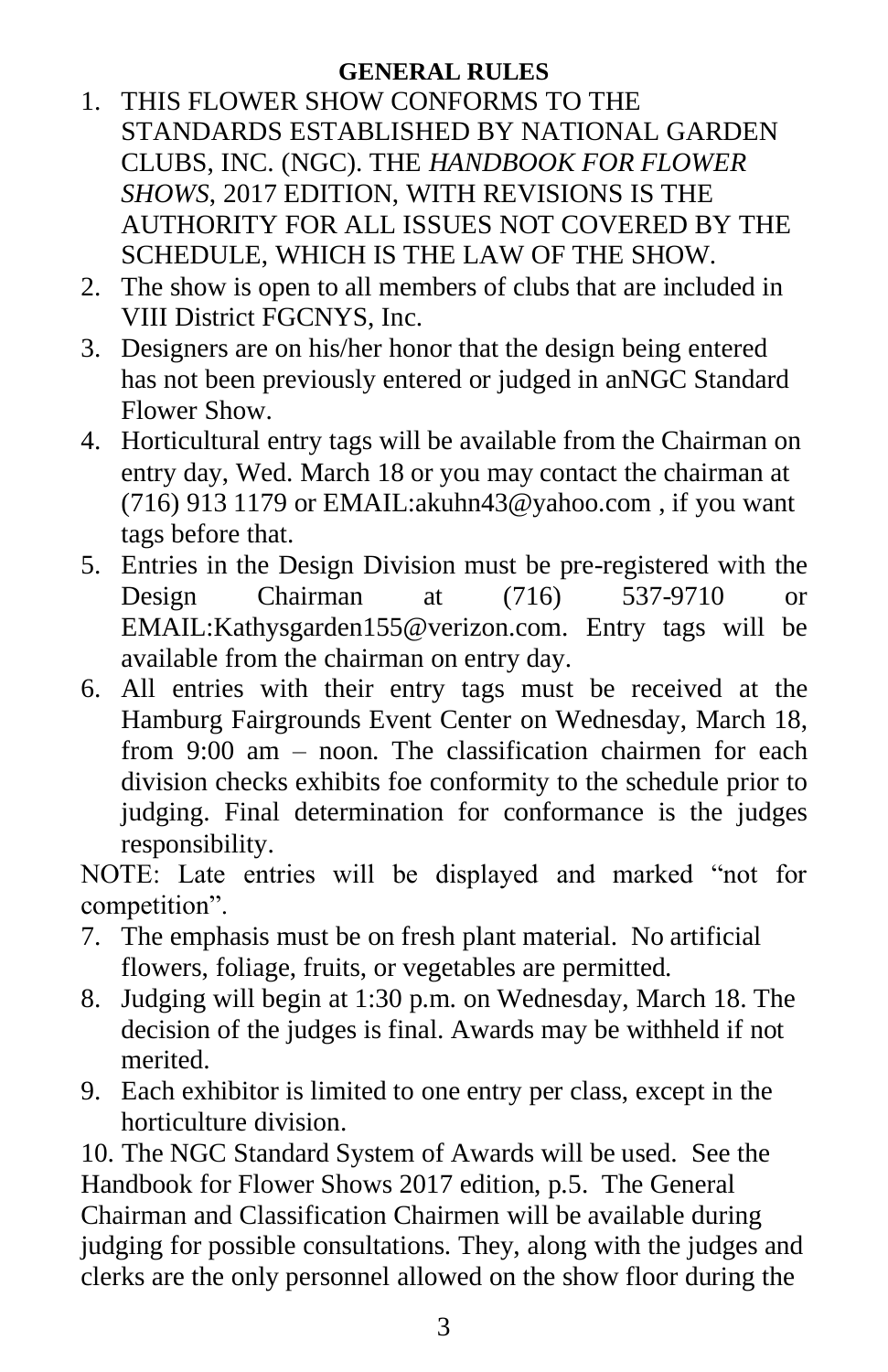judging.

- 11. VIII<sup>th</sup> District Judges Council Committee and PLANTASIA 2019 will strive to assure the safety of all items after arrival and placement, but is not responsible for any loss or damage.
- 12. Containers and all properties should be marked with exhibitor's name.
- 13. Exhibitor of a Design is required to list plant material used on a 3"/5" card.
- 14. Plants named on the NY State list of "Protected Native Plants" may not be used in competitive classes, but commercially developed named hybrids (not natural varieties) are permitted only when their distinguishing feature is evident.
- 15. The Federated Garden Clubs of New York State, Inc. forbids the use of ferns or fern parts **native** to New York State.
- 16. All exhibits MUST be removed from the Event Center at the Hamburg Fairgrounds on Sunday March 24, 2017 **between 5:00 – 5:30 p.m.**

# **AWARDS**

The NGC Standard System of Awarding will be used. (Per Handbook for Flower Shows, 2017 edition, pg. 5).

Only one first place (blue) ribbon per class. Must score 90 or above.

Only one second place (red) ribbon per class. Must score 85 or above.

Only one third place (yellow) ribbon per class. Must score 80 or above.

One or more honorable mention (white) ribbons as merited. Must score 75 or above.

- All blue ribbon exhibits and non-blue ribbon exhibits scoring 90+ points must be signed and dated by an NGC Accredited Judge on the judging panel.
- Two Division Top Exhibitor Awards will be offered, one in the Horticulture Division and one in the Design Division. The winning exhibits must be the highest blue ribbon winners scoring 95 or above. The winning horticulture exhibit must be correctly named according to NGC specifications.

# **HORTICULTURE DIVISION AWARDS**

**Award of Horticultural Excellence:** a Division Award that may be offered and awarded to a named exhibit of fresh plant material judged to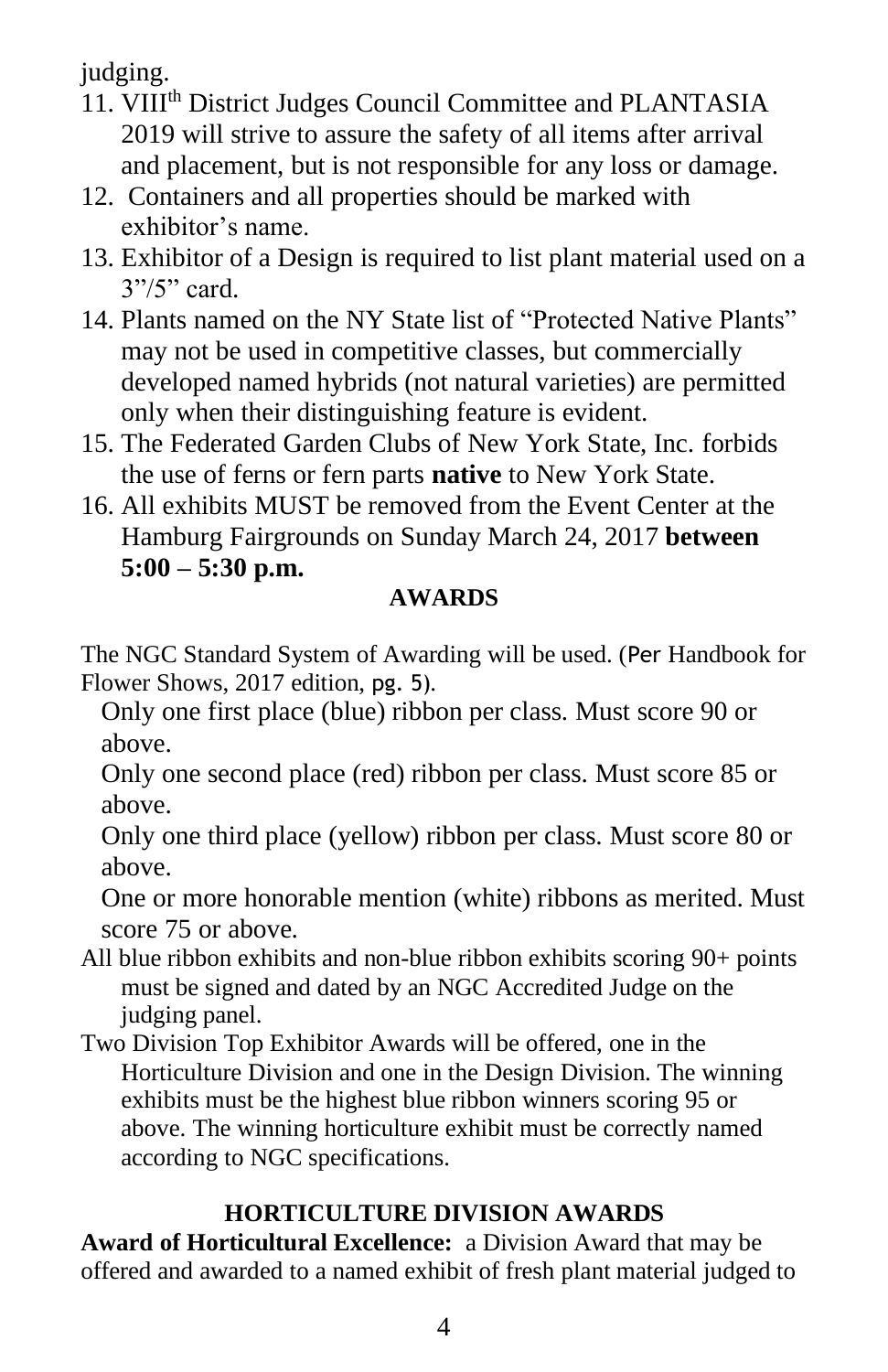be the finest in the Horticulture Division. All horticulture classes are eligible. The exhibit must be a Blue Ribbon winner scoring 95 or above. In sections where Top Exhibitor Awards have been placed, only those winners are eligible for consideration

**Award:** Rosette of green, orange, and blue ribbon

**Grower's Choice Award:** a Section Award that may be offered and awarded a blue ribbon winning container grown plant or combination plantings that have scored 95 or above. Classes in Sections A and B are eligible.

**Award:** Rosette of dark green ribbons

**Arboreal Award**: a Section Award that may be offered and awarded a blue ribbon winning exhibit of a fresh tree and/or shrub branch scoring 95 or above in a designated section of classes. Classes in Section C are eligible.

**Award:** Rosette of two values of green ribbons

# **DESIGN DIVISION AWARDS**

**Award of Design Excellence:** a Division Award that may be offered and awarded to the exhibit judged to be the finest in the Design Division. All Design classes are eligible. The exhibit must be a Blue Ribbon winner scoring 95 or above. In sections where Top Exhibitor Awards have been placed, only those winners are eligible for consideration. **Award:** Rosette of gold ribbons

**Designer's Choice Award:** a Section Award that may be offered and awarded a blue ribbon winning exhibit scoring 95 or above. Exhibitor has complete freedom to choose plant materials and other components. Classes in Sections A are eligible.

**Award:** Rosette of purple ribbons

**Petite Award**: a Section Award that may be offered and awarded a blue ribbon winning exhibit scoring 95 or above. Exhibitor has complete freedom to choose plant materials and other components. Classes in Section B are eligible.

Award: Rosette of blue and white ribbons

# **EDUCATION DIVISION AWARDS**

**Education Award:** a Division Award. One award may be offered and awarded to the highest scoring exhibit if all requirements are met. **Award:** Rosette of brown and white ribbons

### **DIVISION I: HORTICULTURE "Reflections of Nature"**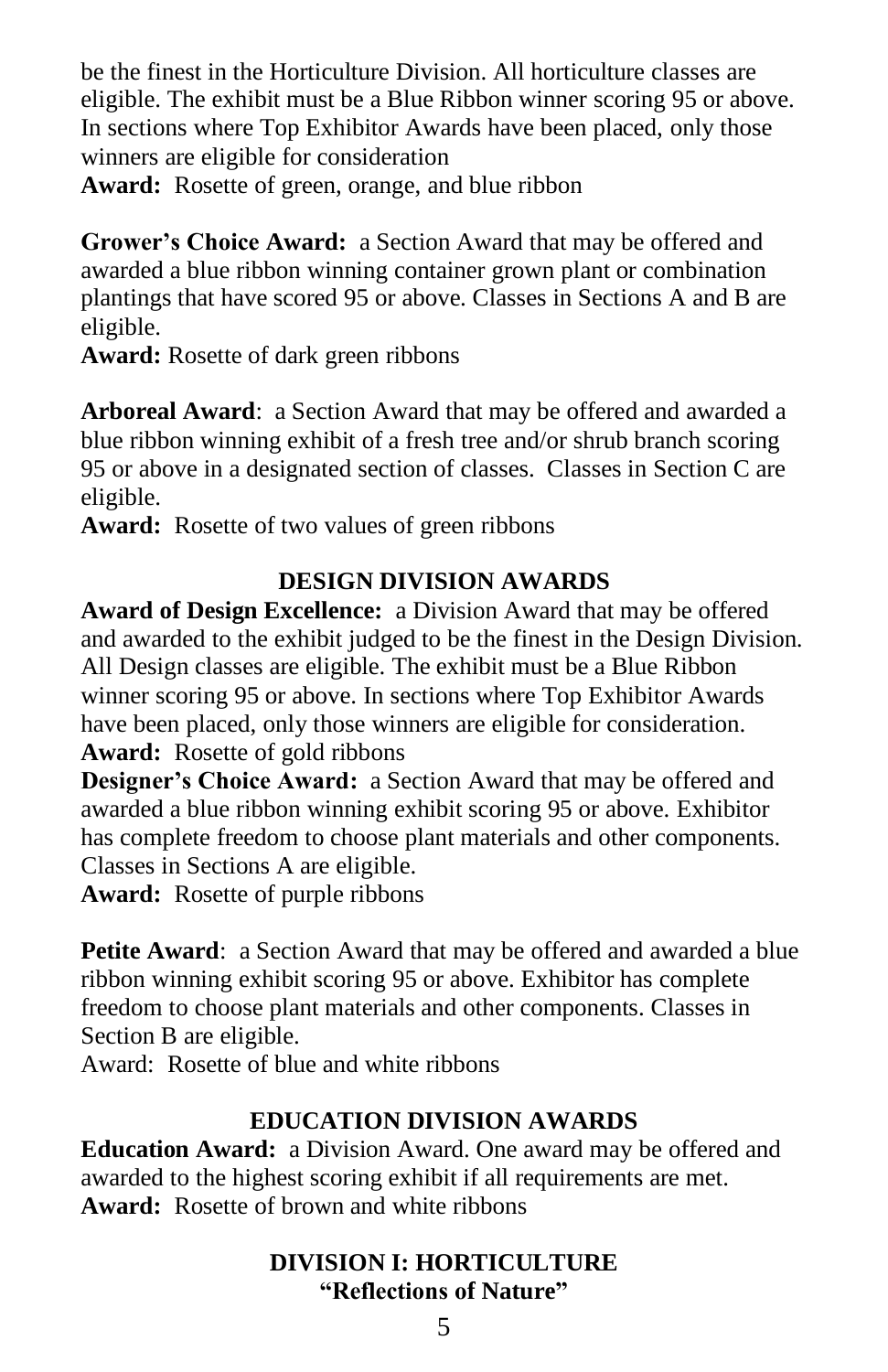# **HORTICULTURE RULES**

- **1.** All Plant material must be fresh and have been grown by the exhibitor.
- 2. Exhibits must have been in the possession of the exhibitor for no fewer than 90 days. Exception: plants grown from seed, seedling, or immature transplants, bulbs, tubers, corms or rhizomes.
- 3. Plant material may NOT be altered by treatment. All specimens should be free from disease, insects, spray residue and plant shine.
- 4. All specimens must be correctly labeled with scientific (botanical) name, giving genus and species, including variety/cultivar when available. IN ORDER TO RECEIVE AN NGC TOP EXHIBITOR AWARD, THE EXHIBITOR MUST INDENTIFY HIS/HER ENTRY BY ITS BINOMIAL NAME OR CURRENTLY ACCEPTED SCIENTIFIC DESIGNATION (CONSULT HANDBOOK FOR FLOWER SHOWS, EXHIBITING IN THE HORTICULTURE DIVISION, CHAPTER 6.
- 5. Entry cards are available from the General Chairman. They should be written in pencil or waterproof ink and include exhibitor's name, date and garden club. Refer to the Handbook for Flower Shows, 2017 edition, chapter 6 for an example of a correctly completed entry tag.
- 6. THE HORTICULTURE CLASSIFICATION COMMITTEE CHAIRMAN AND/OR GENERAL SHOW CHAIRMAN ARE FREE TO SUBDIVIDE CLASSES BY COLOR, FORM, SIZE, CULTIVAR, VARIETY OR OTHER DISTINGUISHING CHARACTERISTICS.
- 7. Exhibitor may make more than one entry per class, provided that each is a different genus, species, variety/cultivar, type, size or color.
- 8. Double potting is permitted, but the inner pot must not be visible.
- 9. A saucer should accompany containers with drain holes.
- 10 African violets (*Saintpaulia*) are judged in bloom. Plants must be exhibited as a single crown. Exception: Trailing African violets should have at least three crowns with blooms, but only one plant in the soil.
- 11. Glass containers for Sect. C, classes 15 & 16 are provided by Committee.
- 12. Wedging is permitted. Wedging may be visible but must not detract from the cut specimen. Wedging will be provided by **Committee**
- 13. CUT SPECIMENS SHOULD NOT HAVE FOLIAGE BELOW THE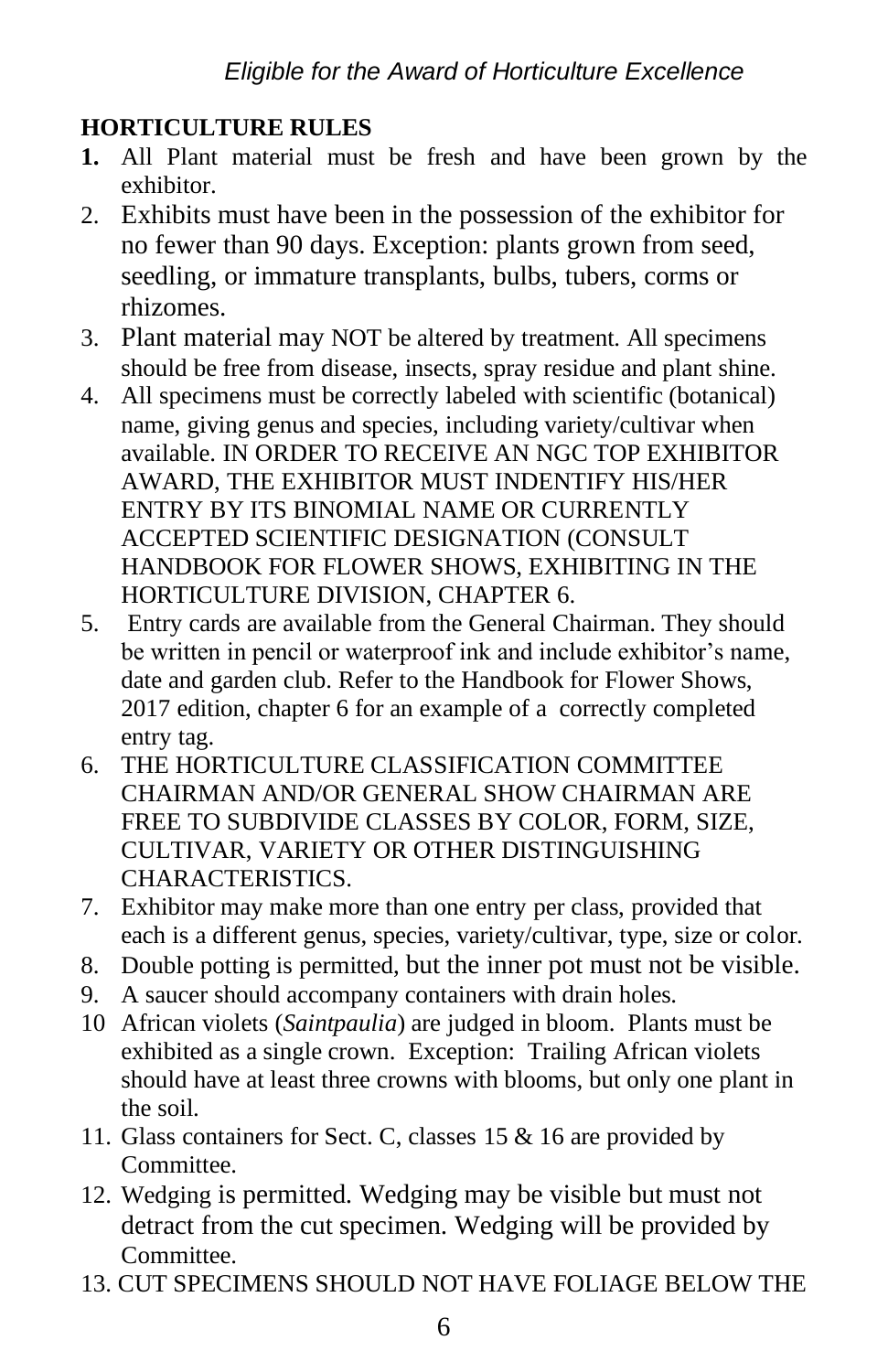WATER LINE, EXCEPT FOR GLADIOLUS.

- 14. IF A PLANT IS CONSIDERED A FLOWERING PLANT, IT SHOULD BE EXHIBITED AS A FLOWERING SPECIMEN. FOLIAGE PLANTS MAY FLOWER, BUT SHOULD BE EXHIBITED AS FOLIAGE PLANTS IF THEY ARE GROWN FOR THEIR LEAVES.
- 15. SPECIMENS WITH A CLASS DESIGNATION IN THE SCHEDULE MAY NOT BE ENTERED IN THE 'ANY OTHER WORTHY SPECIMEN' CLASS.
- 16. THE SCALES OF POINTS FOR HORTICULTURE ARE LOCATED IN CHAPTER 14 OF THE HANDBOOK FOR FLOWER SHOWS.

#### **HORTICULTURE SECTIONS AND CLASSES Section A: "Backward Glance"**

*Eligible for Growers Choice Award*

Container plants grown for foliage. Maximum diameter of container 12"

- **Class 1:** Begonia
- **Class 2:** Cactus
- **Class 3:** Philodendron
- **Class 4:** Any succulent other than Cactus
- **Class 5:** Any Other foliage plant

#### **Section B: "Flowering Delights"**

*Eligible for Growers' Choice Award*

Container plants grown primarily for flowers and must be in bloom. Maximum diameter of container 12".

**Class 6:** Orchid

**Class 7:** Saintpaulia, African Violet, standard size

**Class 8:** Saintpaulia, African Violet, small and miniature sizes

**Class 9:** Any other Gesneriad (Gloxinia, Streptocarpus, etc**.)**

 **Class 10:** Any Other flowering plant

# **Section C: "Forest Wonders"**

*Eligible for Arboreal Award*

Cut branch, maximum length 30" from cut end to tip.

Note: Classes 15 & 16 will be exhibited in committee provided bottles.

All others will be exhibited on a white lattice panel.

**Class 11:** Juniperus, Juniper, 1 branch

- **Class 12:** Picea, Spruce, 1 branch
- **Class 13:** Pinus, Pine, 1 branch
- **Class 14:** Any other needled evergreen, 1 branch
- **Class 15:** Any other broadleaf evergreen, 1 branch

**Class 16:** Any forced flowering branch, 1 branch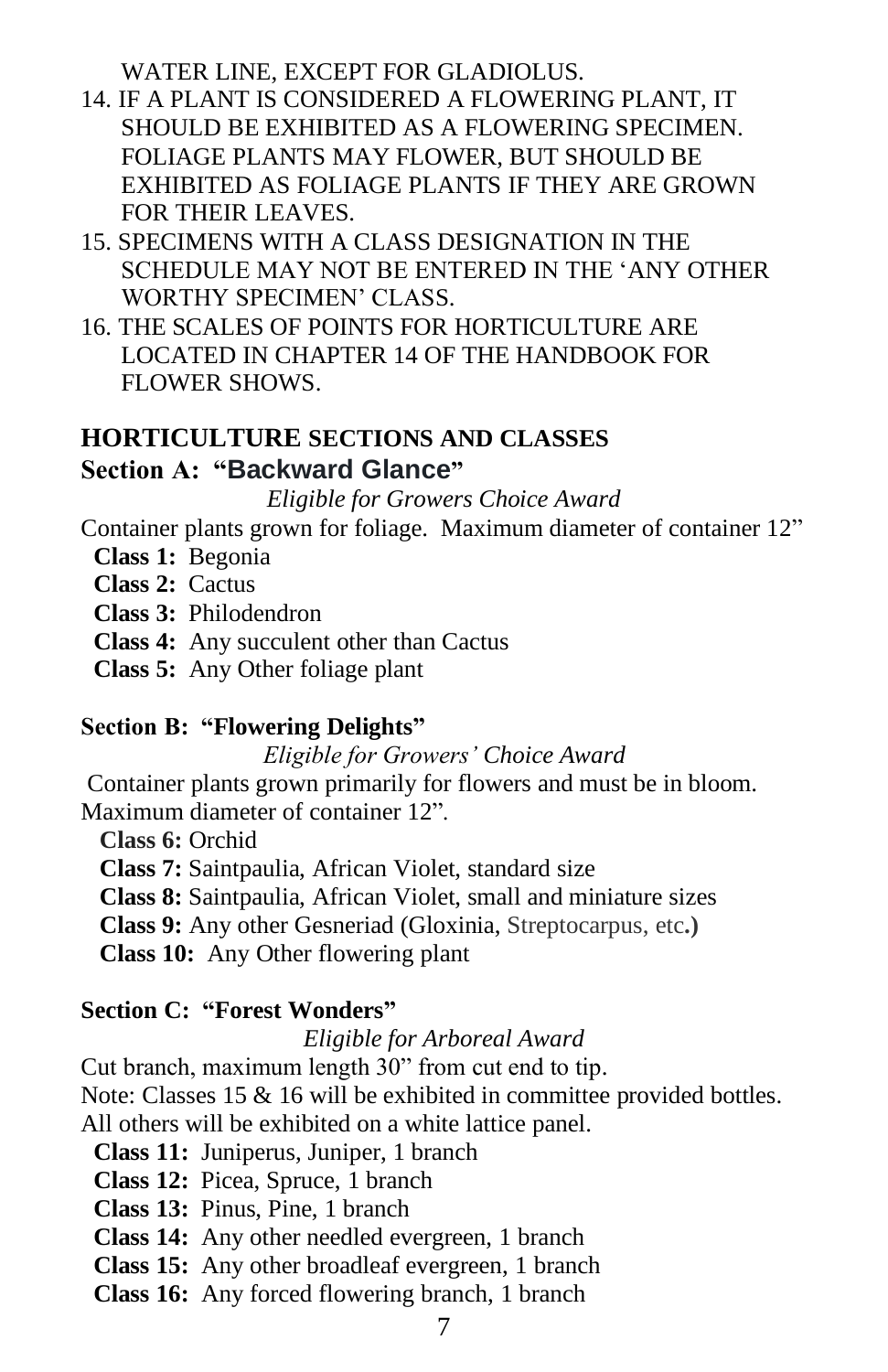#### **DIVISION II: DESIGN "Remembered Pleasures"**

*Eligible for the Design Excellence Award*

# **DESIGN RULES**

- 1. ALL THE NGC EXHIBIT POLICIES ARE PRINTED IN THE *HANDBOOK FOR FLOWER SHOWS*, 2017 EDITION, CHAPTER 7, EXHIBITING IN THE DESIGN DIVISION, NGC POLICIES AND GUIDELINES
- 2. Design must be the work of one individual and that exhibitor's name must appear on the entry card.
- 3. An exhibitor may enter as many classes in the Design Division as desired, but only one exhibit per class.
- 4. No artificial flowers, foliage, fruits, or vegetables are permitted. ALL PLANT MATERIAL AND NON-PLANT MATERIAL PERMITTED AND NOT PERMITTED IN THE DESIGN DIVISION ARE PRINTED IN THE *HANDBOOK FOR FLOWER SHOWS, 2017 EDITION,* CHAPTER 7.
- 5. Fresh plant material may not be treated in any manner. Plant material that has been treated to alter its appearance may be used only in its dried state.
- 6. Some plant material must be used in every exhibit.
- 7. Entries in the Design Classes should be made in advance with the Design Entries Chairman. If a designer is unable to fulfill an assignment, it is the designer's responsibility to provide a replacement and to notify the Design Entries Chairman.
- 8. Plant material used in designs need not have been grown by the exhibitor.
- 9. Religious symbols must be displayed in a respectful manner.
- 10. The American flag may not be displayed within a design.
- 11. Landscapes or scenes are not permitted in the Design Division.
- 12. Living members of the Animal Kingdom are not permitted.
- 13. All plant material used in the design must be identified on a card, provided by the exhibitor and included with the entry tag.
- 14. The exhibitor is required to conform to the stated description and limitations of the design type if named in the class.
- 15. Scales of Points in Handbook for Flower Shows, 2017 edition, pg. 130 will be used.
- 16. RULES FOR DESIGN TYPES, ADVANCED DESIGN TYPES, TABLE DESIGNS AND TABLE APPOINTMENTS ARE PRINTED IN THE *HANDBOOK FOR FLOWER SHOWS 2017 EDITION,* CHAPTER 7.

# **DESIGN SECTIONS AND CLASSES**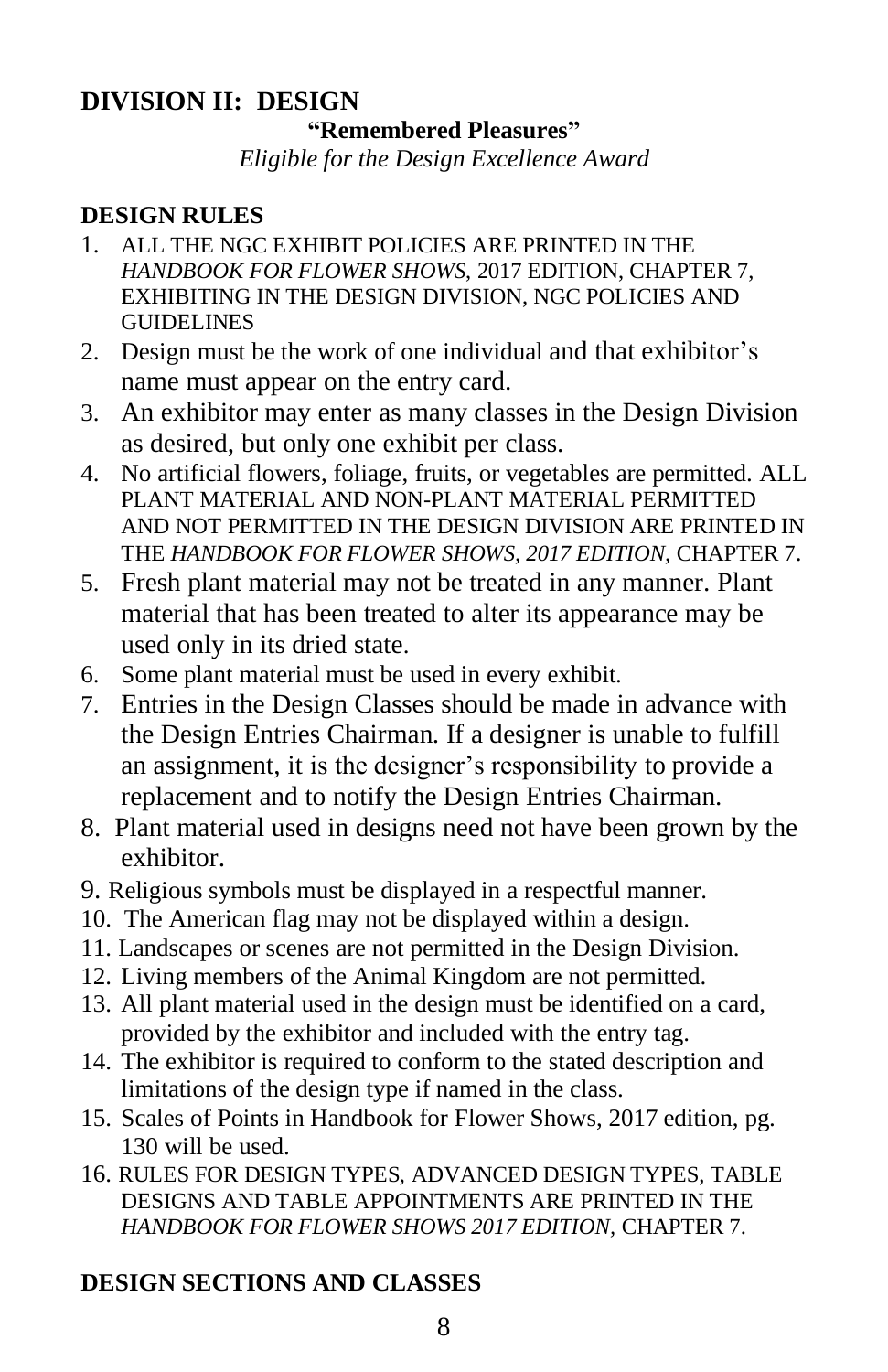Note: All Designs may be composed of fresh and/or dried or treated dried plant material and other components.

# **Section A: "Past Holidays"**

*Eligible for Designer's Choice Award*

# **Class 1: "Poignant Images"**

*NOTE: Judges excluded from entering this class* A Spatial Thrust Creative Design staged on a white skirted table 30" high; space allowed 22" wide by 24" deep by 30" high, Exhibitor to provide a staging panel and an underlay. **4 reservations**

# **Class 2: "Enjoying Memories"**

A Functional Tray for One Table Design with decorative unit. THE DESIGNER HAS THE FREEDOM TO CHOOSE TRADITIONAL OR CREATIVE STYLE. Design staged on a white skirted table 30" high. Exhibitor to provide the tray. Space allowed is 24" wide by 22" deep.

### . **4 reservations**

# **Class 3: "Getting the Lowdown"**

A Low Profile Creative Design staged on a natural wood bench 18" high. Space allowed 32" long and 22" deep. Exhibitor to provide an underlay but it cannot exceed the edge of the bench **4 reservations** 

# **Section B: "Treasured Memories"**

# *Eligible for the Petite Award*

Note: All classes in this Section will be staged on a white skirted table with a black cover and black background. Table is 30" high. THE DESIGNER HAS THE FREEDOM TO CHOOSE TRADITIONAL OR CREATIVE **STYLE** 

# **Class: 4: "Awakenings"**

A Petite Design that must approach but not exceed 5" in height, width and depth. Staged on a white skirted table with a black cover and black background. Table is 30" high. Design will be placed on committee provided clear plastic platform, 8 ½" diameter; 2 platforms are 12" high and 2 are 15" high. Exhibitor may provide an underlay but it may not extend beyond the edge of the platform. **4 reservations**

# **Class 5: "Tiny Bits of Yesterday"**

A Petite Design that must approach but not exceed 8" in height. Staged on a white skirted table with a black cover and black background. Table is 30" high. Design will be placed on a committee provided clear acrylic stand 5" wide by 4" deep by 4" high, with the 5" side facing the front. Exhibitor may provide an underlay but it may not extend beyond the edge of the stand. **4 reservations**